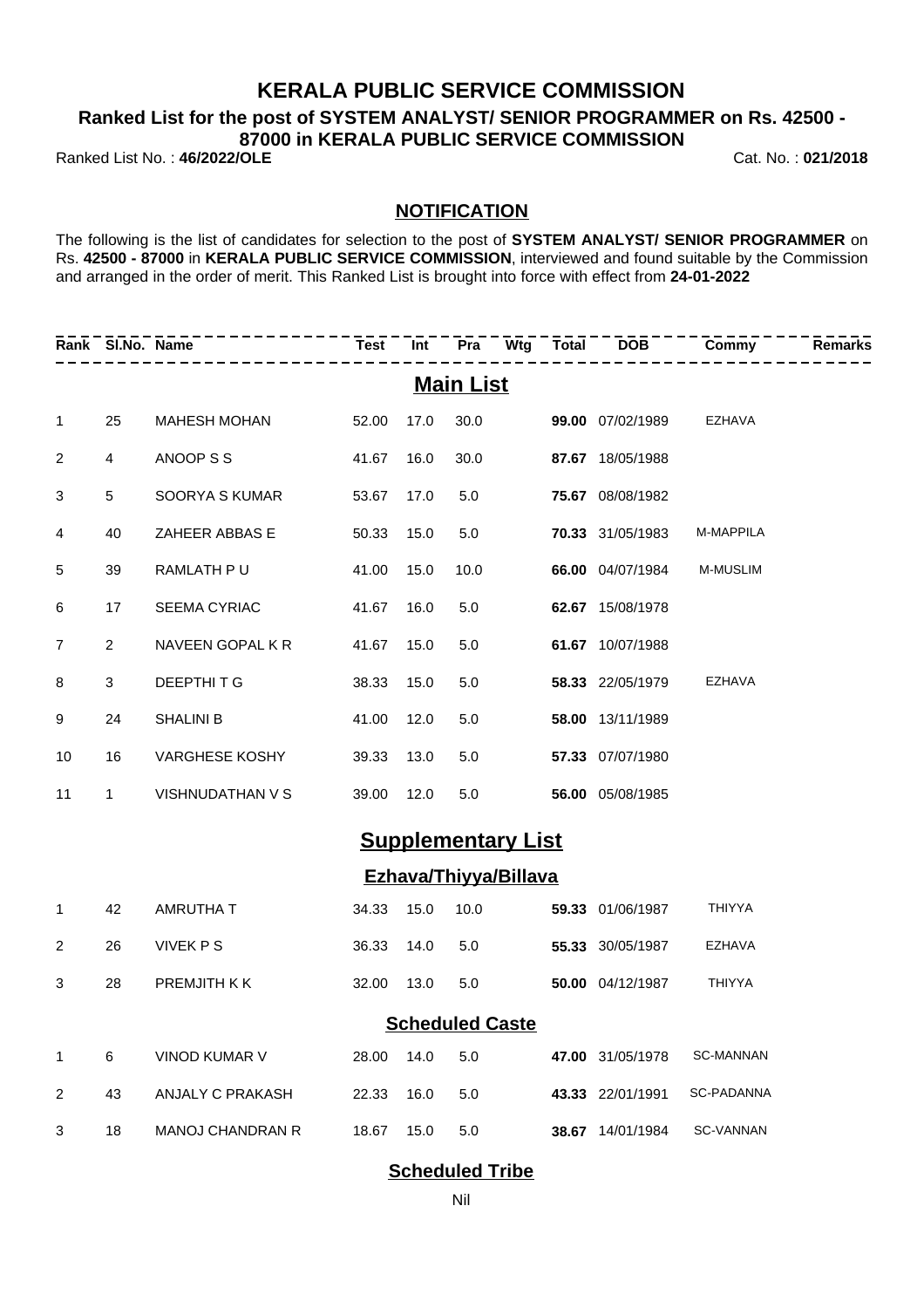| No. | SYSTEM ANALYST/ SENIOR PROGRAMMER<br>$\overline{\mathbf{2}}$ |                |                                                                   |       |            |                            |     | <b>STATEWIDE</b> |                  |                                |                |
|-----|--------------------------------------------------------------|----------------|-------------------------------------------------------------------|-------|------------|----------------------------|-----|------------------|------------------|--------------------------------|----------------|
|     |                                                              |                | <u>------------------------------</u><br>Rank SI.No. Name Test In |       | <b>Int</b> | Pra                        | Wtg | <b>Total</b>     | <b>DOB</b>       | Commy                          | <b>Remarks</b> |
|     |                                                              |                |                                                                   |       |            | <b>Muslim</b>              |     |                  |                  |                                |                |
|     | $\mathbf{1}$                                                 | 44             | SIYAD USMAN M                                                     | 37.00 | 15.0       | 5.0                        |     |                  | 57.00 02/06/1991 | M-MAPPILA                      |                |
|     | 2                                                            | $\overline{7}$ | SAJEENA A                                                         | 35.00 | 13.0       | 5.0                        |     |                  | 53.00 25/01/1982 | <b>M-MUSLIM</b>                |                |
|     | 3                                                            | 45             | MOHAMMED SHAFEEQ P P                                              | 32.00 | 16.0       | 5.0                        |     |                  | 53.00 13/03/1986 | M-MAPPILA                      |                |
|     |                                                              |                |                                                                   |       |            | <b>Latin Catholics/A.I</b> |     |                  |                  |                                |                |
|     | $\mathbf{1}$                                                 | 8              | <b>CYNARA JUSTINE</b>                                             | 28.00 | 15.0       | 5.0                        |     |                  | 48.00 14/11/1986 | LC                             |                |
|     | $\overline{2}$                                               | 19             | <b>JIJO J</b>                                                     | 25.00 | 15.0       | 5.0                        |     |                  | 45.00 02/06/1992 | LC                             |                |
|     | 3                                                            | 9              | PRINCE V G                                                        | 25.33 | 14.0       | 5.0                        |     |                  | 44.33 09/03/1989 | LC                             |                |
|     | 4                                                            | 30             | SOUMYA REGINA E J                                                 | 22.67 | 12.0       | 5.0                        |     |                  | 39.67 13/02/1989 | LC                             |                |
|     |                                                              |                |                                                                   |       |            | <b>OBC</b>                 |     |                  |                  |                                |                |
|     | $\mathbf{1}$                                                 | 31             | <b>LEKSHMY R S</b>                                                | 36.67 | 16.0       | 5.0                        |     |                  | 57.67 21/06/1988 | OBC-CHAKKALA                   |                |
|     | $\overline{2}$                                               | 20             | <b>RATHEESH R</b>                                                 | 35.00 | 16.0       | 5.0                        |     |                  | 56.00 31/05/1982 | OBC-VANIYAN                    |                |
|     | 3                                                            | 21             | <b>RAJESH R</b>                                                   | 28.00 | 15.0       | 5.0                        |     |                  | 48.00 20/05/1987 | OBC-VANIKA<br>VAISYA           | DA-LD/CP       |
|     | 4                                                            | 46             | ANURAJ M R                                                        | 23.33 | 15.0       | 5.0                        |     |                  | 43.33 09/03/1986 | OBC-<br><b>EZHUTHACHAN</b>     |                |
|     |                                                              |                |                                                                   |       |            | <b>Viswakarma</b>          |     |                  |                  |                                |                |
|     | $\mathbf{1}$                                                 | 34             | <b>ANISHKUMAR M</b>                                               | 27.67 | 14.0       | 5.0                        |     |                  |                  | 46.67 27/05/1976 V-VISWAKARMA  |                |
|     | $\overline{2}$                                               | 32             | ARUN RAJ N                                                        | 26.00 | 14.0       | 5.0                        |     |                  |                  | 45.00 20/09/1985 V-VISWAKARMA  |                |
|     | 3                                                            | 33             | ANOOPKUMAR M                                                      | 24.00 | 15.0       | 5.0                        |     |                  | 44.00 30/05/1981 | V-KOLLAN                       |                |
|     |                                                              |                |                                                                   |       |            | <b>SIUC Nadar</b>          |     |                  |                  |                                |                |
|     | $\mathbf{1}$                                                 | 10             | MOSES THIKKO R                                                    | 20.00 | 16.0       | 5.0                        |     |                  | 41.00 20/08/1981 | <b>SIUC NADAR</b>              |                |
|     | $\mathbf{2}$                                                 | 22             | SUSMITHA C S                                                      | 24.00 | 12.0       | 5.0                        |     |                  | 41.00 31/05/1986 | <b>SIUC NADAR</b>              |                |
|     | $\mathbf{3}$                                                 | 35             | <b>BIJIV</b>                                                      | 20.67 | 13.0       | 5.0                        |     |                  | 38.67 09/10/1987 | <b>SIUC NADAR</b>              |                |
|     | $\overline{4}$                                               | 23             | ANISH J L                                                         | 18.00 | 14.0       | 5.0                        |     |                  | 37.00 31/05/1987 | <b>SIUC NADAR</b>              |                |
|     |                                                              |                | <b>Scheduled Caste Converts to Christianity</b>                   |       |            |                            |     |                  |                  |                                |                |
|     | $\mathbf{1}$                                                 | 13             | LAIJU K RAJU                                                      | 25.33 | 15.0       | 5.0                        |     |                  |                  | 45.33 13/05/1989 SCCC-CHERAMAR |                |
|     | $\overline{2}$                                               | 11             | SUNIL A S                                                         | 19.33 | 12.0       | 5.0                        |     |                  |                  | 36.33 27/05/1983 SCCC-CHERAMAR |                |
|     | 3                                                            | 12             | <b>LIXONDAS R S</b>                                               | 12.00 | 13.0       | 5.0                        |     |                  |                  | 30.00 18/04/1978 SCCC-SAMBAVA  |                |
|     |                                                              |                |                                                                   |       |            | <b>Dheevara</b>            |     |                  |                  |                                |                |
|     | $\mathbf 1$                                                  | 36             | JAYARAM SASI                                                      | 25.00 | 16.0       | 5.0                        |     |                  | 46.00 10/04/1984 | D-DHEEVARA                     |                |
|     | $\overline{2}$                                               | 38             | RAJITHA R                                                         | 21.33 | 16.0       | 5.0                        |     |                  | 42.33 20/05/1985 | D-DHEEVARA                     |                |
|     | 3                                                            | 37             | DEEPATU                                                           | 3.67  | 13.0       | $5.0\,$                    |     |                  | 21.67 30/05/1984 | D-VALAN                        |                |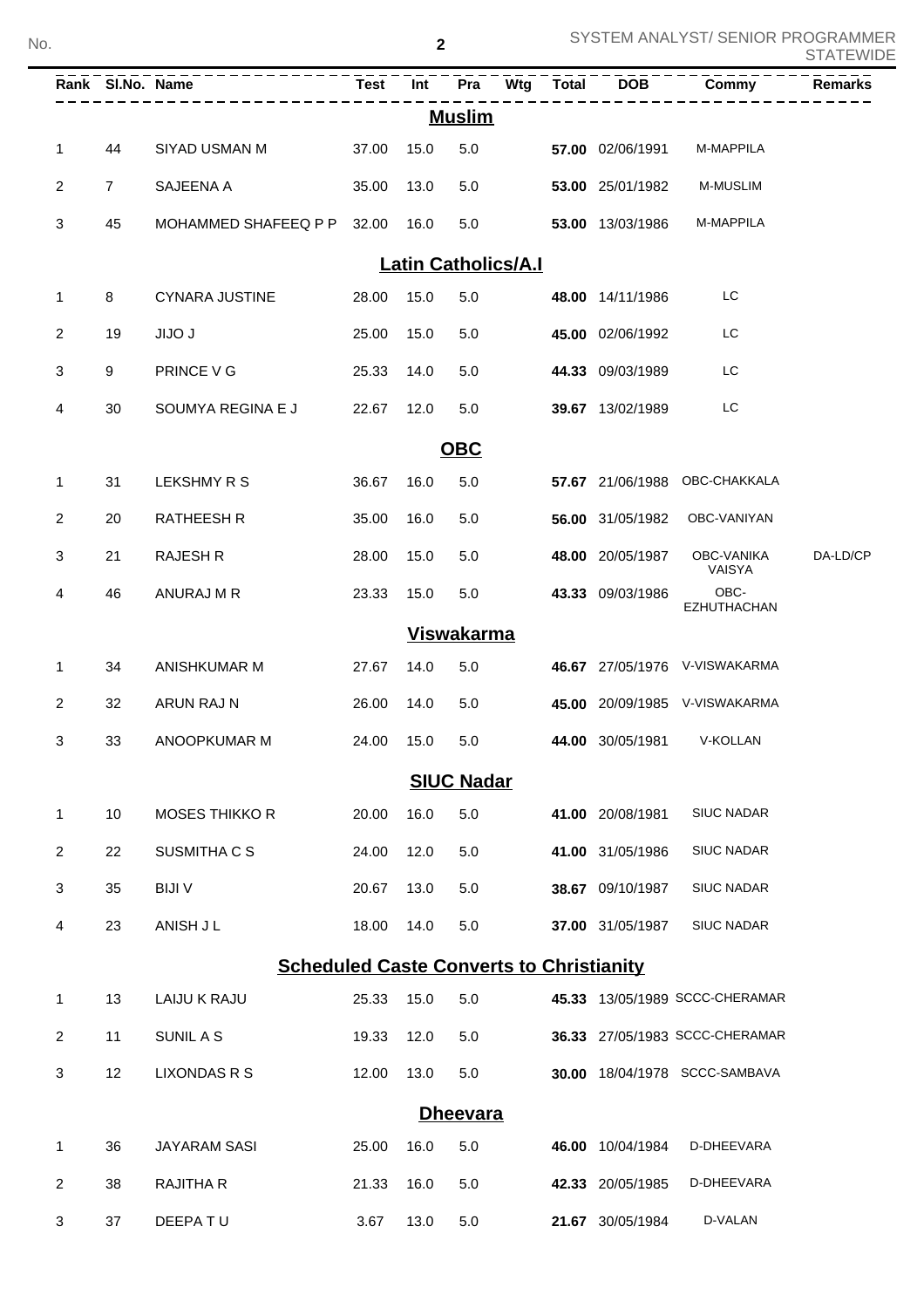**3**

# **List of Differently Abled Candidates for 3% Reservation**

## **Low Vision**

Not Eligible

# **Hearing Impairment**

Not Eligible

### **Locomotor Disability / Cerebral Palsy**

Not Eligible